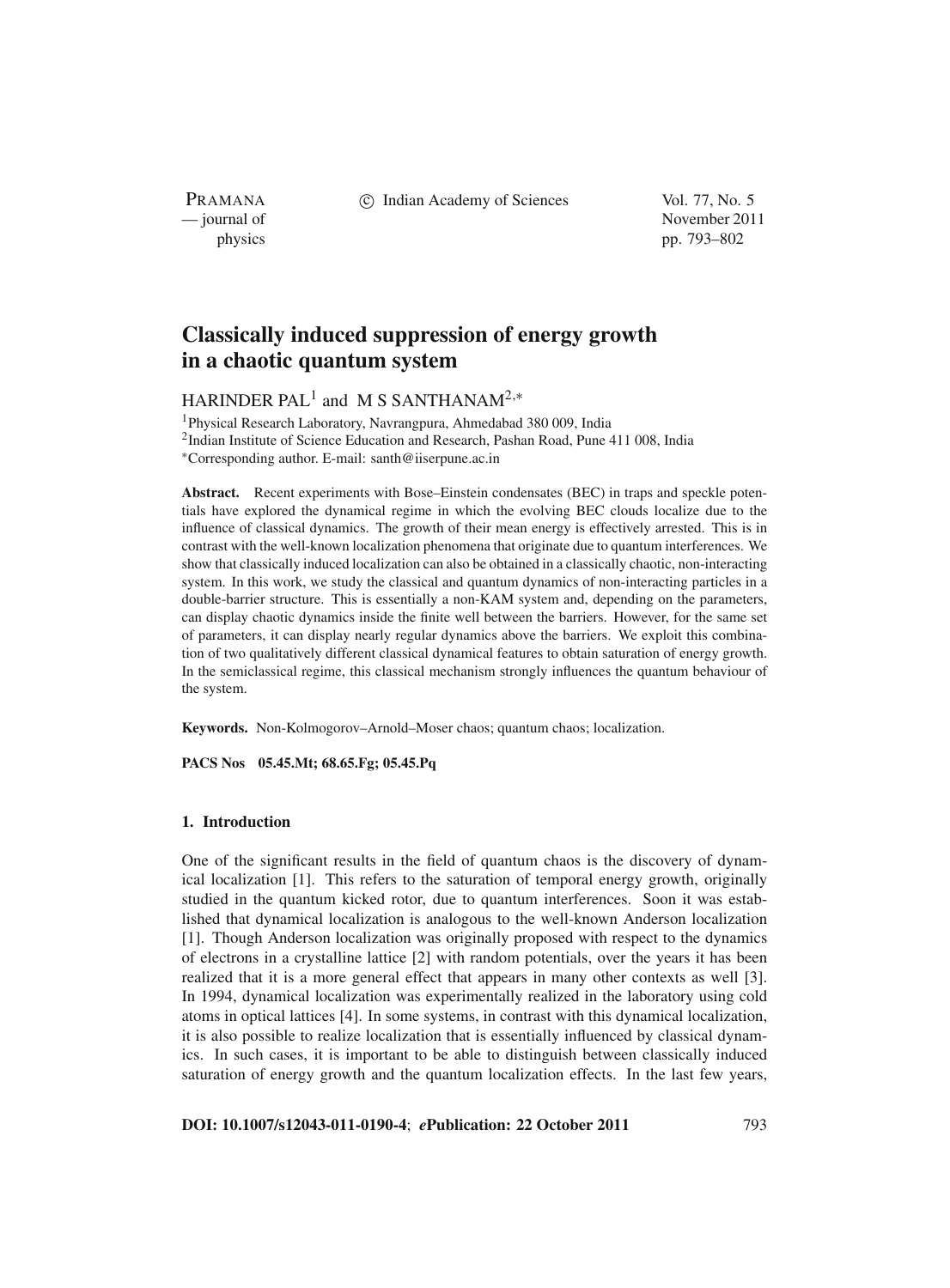### *Harinder Pal and M S Santhanam*

there were a series of experiments with BECs evolving in finite box and optical speckletype potentials which displayed suppression of energy growth due to classical mechanism [5]. In these experiments, contrary to the expected localization due to quantum effects, the observed suppression of energy growth could be explained by purely classical mechanism in which energy exchange between the particles played a vital role. The question then is if the non-interacting particles in chaotic systems can display this phenomenon in a non-trivial manner. This would lead to a better understanding of the physics behind the interplay between interactions and localization. The purpose of this article is two-fold: (1) to study the classical and quantum dynamics of a chaotic system in which the periodically kicked particles evolve from a confined region of the potential, (2) to show that the energy growth of these evolving particles, under certain circumstances, is suppressed. This system does not obey the Kolmogorov–Arnold–Moser (KAM) theorem [6]. In addition, the momentum-dependent boundary conditions due to finite potential barriers lead to a richer variety of classical dynamical features. The suppression of energy growth is effected by the presence of both the KAM-like and non-KAM classical structures in phase space. To the best of our knowledge, there are not many examples of such systems which display characteristics of both KAM-type and non-KAM-type classical dynamics.

#### **2. Model system**

We consider the dynamics of a non-interacting particle initially located inside a finite potential well constructed by placing two potential barriers each of height *V*<sup>0</sup> and width *b* kept  $x_r - x_l$  apart (see figure 1). Here,  $x_l$  and  $x_r$  are the left and right inner boundaries of the double-barrier potential, respectively. The particle is further subjected to periodic δ-kicks generated by a spatially periodic potential field of wavelength λ. We can scale the coordinate system to obtain the dimensionless Hamiltonian as

$$
H = \frac{p^2}{2} + V_{sq}(x) + \epsilon \cos(x) \sum_{n=-\infty}^{\infty} \delta(t - n).
$$
 (1)

Since  $\lambda$ ,  $m$ ,  $T$  do not appear as independent parameters in the scaled Hamiltonian, we also fix  $\lambda = 2\pi$ ,  $m = 1$  and  $T = 1$ . With this choice, the stationary potential term in eq. (1) becomes  $V_{sq}(x) = V_0 [\Theta(x - x_1 + b) - \Theta(x - x_1) + \Theta(x - x_1) - \Theta(x - x_1 - b)].$  Amplitude  $\epsilon$  of the kicking field is generally referred to as kick strength. The classical dynamics



**Figure 1.** The schematic of the potential  $V_{sg}$ .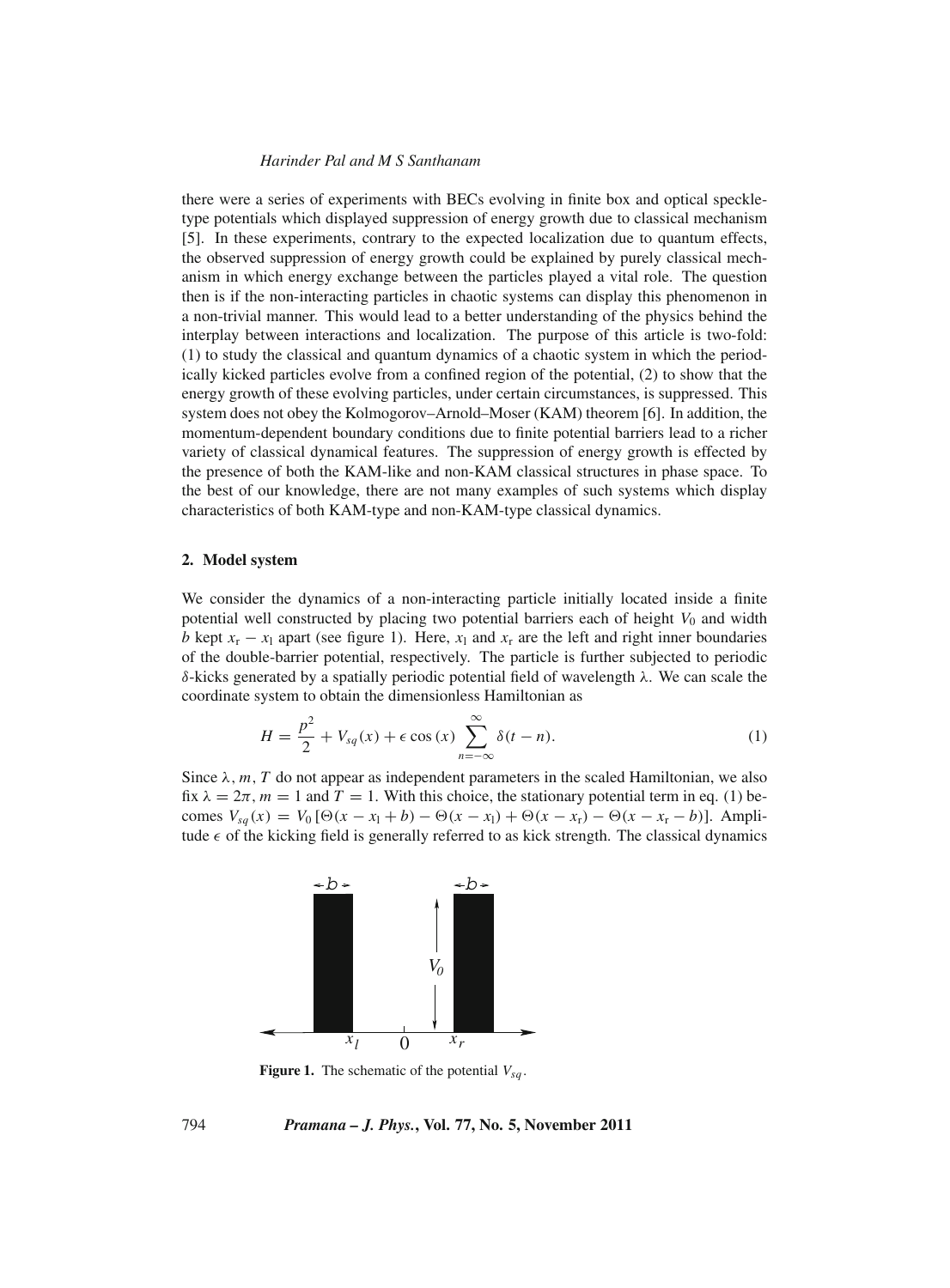#### *Classically induced suppression of energy growth*

depends on the positions  $\mathbf{B} = \{x_1 - b, x_1, x_r, x_r + b\}$  of the boundaries of double-barrier structure, the kick strength  $\epsilon$  and the potential height  $V_0$ . Dynamics of particles in double barrier structures can be experimentally realized in the laboratory [7]. We investigate the model keeping in view its possible experimental realization as well.

#### **3. Classical dynamics**

The Hamiltonian in eq. (1) is classically integrable for  $\epsilon = 0$ . For  $\epsilon > 0$ , the system is non-integrable and, except for some particular choices of parameters, displays mixed phase space. For convenience, we can write down the Hamiltonian in eq. (1) as

$$
H = H_0 + V_{sq},\tag{2}
$$

where  $H_0 = (p^2/2) + \epsilon \cos(x) \sum_{n=-\infty}^{\infty} \delta(t - n)$  represents the standard kicked rotor Hamiltonian that leads to the standard map [8]. Thus, the system is equivalent to a kicked rotor subjected to the stationary potential  $V_{sg}$ . The dynamics of *H* is mainly governed by that of  $H_0$  in addition to being subjected to the discontinuities in  $V_{sq}$  which are incorporated through appropriate boundary conditions [9]. Going by this approach, we obtain the following map:

$$
p_n = p_{n-1} + \epsilon \sin(x_{n-1}), \quad x_n = x_{n-1} + p_n,
$$
\n(3a)

$$
\begin{pmatrix} p_n \\ x_n \end{pmatrix} \to \hat{\mathcal{R}} \begin{pmatrix} p_n \\ x_n \end{pmatrix} . \tag{3b}
$$

Equation (3a) represents the effect of  $H_0$  and is identical to the standard map defined on *x*, *p* ∈ [−∞, ∞]. In eq. (3b), the operator  $\hat{\mathcal{R}} = \hat{\mathcal{R}}_k \dots \hat{\mathcal{R}}_2 \hat{\mathcal{R}}_1$  represents the effect due to  $k$  encounters of the particle, between two kicks, with the discontinuities of  $V_{sq}$  at positions represented by  $B_1, B_2, \ldots, B_k$  respectively. Depending on energy *E* of the particle being  $E > V_0$  or  $E < V_0$ , each of these *k* encounters could either be a reflection (sign of the momentum changes) or refraction (magnitude of the momentum changes) at  $B_i \in \mathbf{B}$ ,  $i =$ 1, 2, ..., *k*. The explicit forms for the operators  $\mathcal{R}_i$  can be obtained from [9] and we do not pursue that in this paper.

In the simulations presented here, we have taken the position of barriers to be symmetric about 0, i.e.,  $x_1 = -x_w$  and  $x_r = x_w$ . In figure 2 we show the stroboscopic Poincaré section for two choices of parameters with initial conditions uniformly distributed in the region in  $x \in (-x_w, x_w)$ ,  $p \in (-p_c, p_c)$ , where  $p_c = \sqrt{2mV_0}$  is the minimum momentum required for the particle to cross the barrier. We refer to this region with *x* in  $(-x_w, x_w)$  as the well region. The major feature we notice in figures 2a and 2b is the absence of invariant curves. This differs strongly from the standard map dynamics which shows quasiperiodic orbits for such low kick strengths. This behaviour in the dynamics of *H* is due to the non-KAM nature of the system. This can be explained as follows. Clearly, when a particle evolves between two successive encounters with the boundaries of  $V_{sa}(x)$ , it follows a trajectory that is identical with one of the quasiperiodic orbits of the corresponding standard map (defined with  $V_0 = 0$  in eq. (1)). Due to the discontinuous potential  $V_{sg}(x)$ , the particle would break away from one such quasiperiodic orbit to join another at each encounter with the boundary. This leads to the breaking of quasiperiodic orbits and development of mixed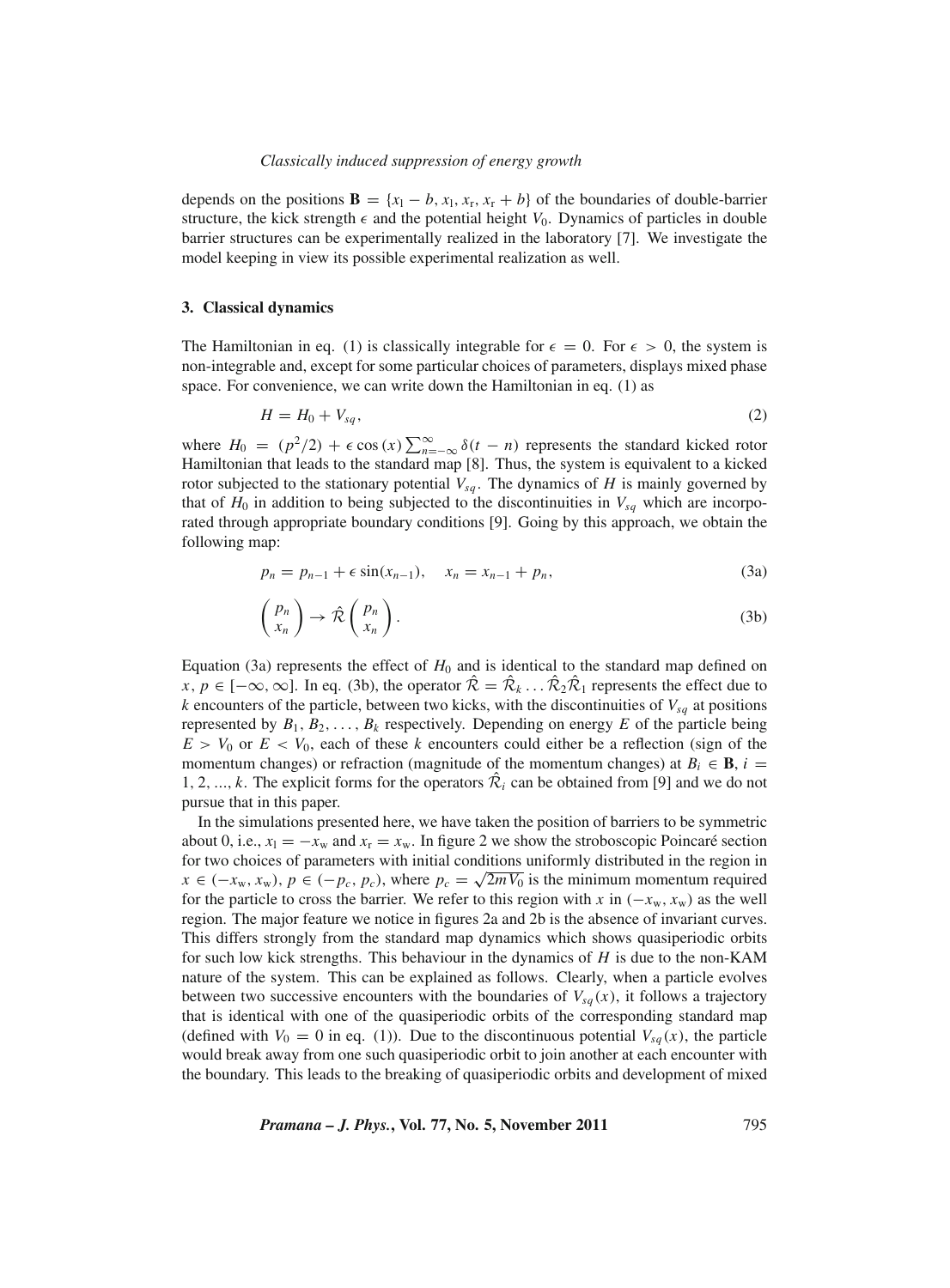*Harinder Pal and M S Santhanam*



**Figure 2.** Stroboscopic Poincaré section for the Hamiltonian in eq. (1) for  $b = 0$ ,  $\epsilon = 0.15$ ,  $V_0 = 0.5$ . In (**a**)  $x_w = 0.95\pi$  and (**b**)  $x_w = 0.5\pi$ .

phase space comprising intricate chains of islands embedded in the chaotic sea. From a theoretical perspective, the non-KAM nature of the system can be attributed to non-analytic  $V_{sg}(x)$  which violates the assumptions of KAM theorem [6]. In such a non-KAM system, one can obtain chaotic dynamics even when the control parameter  $\epsilon$  is tuned infinitesimally away from its integrable limit. A related model that displays similar non-KAM features is the kicked particle in an infinite potential well whose classical and quantum dynamics are reported in [10].

Figures 2a and 2b also show some of the invariant curves. A particle escaping from the well will encounter the discontinuous  $V_{sq}(x)$  only twice, once at each of the inner and outer edges of the barrier it is crossing. Suppose a particle follows a quasiperiodic orbit  $C_1(\mu_1)$  with winding number  $\mu_1$  before it encounters the boundary at  $x_w$  and, emerges out in the region  $x > x_w + b$  on an orbit  $C_2(\mu_2)$  with winding number  $\mu_2$ . It can be shown that as  $b \to 0$ ,  $\mu_1 \to \mu_2$  [9]. In this situation, trajectories of the particles crossing the double-barrier structure without suffering any reflection resemble the invariant tori of the corresponding standard map. This leads to KAM-like behaviour in a non-KAM system. For  $b > 0$ , the trajectory of a particle is discontinuous at the barrier edges and  $C_1(\mu_1)$ and  $C_2(\mu_2)$  are well separated. However, due to the absence of multiple encounters with discontinuities in the well region, the system continues to exhibit regular behaviour like a KAM system. This is contrary to the general behaviour of non-KAM systems in which such breakdown of invariant tori leads to a mixed phase space comprising chaotic region and dense set of islands. Hence, we call this behaviour also as a KAM-like behaviour. For  $\epsilon \ll 1$ , thus, the phase space can be broadly divided into two regions. One of these shows typical non-KAM features, i.e. mixed phase space even for small values of kick strength and the other one shows KAM-like dynamics. For  $x_w$  less than the wavelength  $\lambda$ of the kicking field, most of the islands in the mixed phase space accumulate near the inner boundaries of the double-barrier structure (see figure 2a). This allows the chaotic particles to travel to high momentum regions and leads them to KAM-like (non-diffusive) region of phase space. The results to be presented in §5 are based on this coexistence of non-KAM and KAM-like phase space features.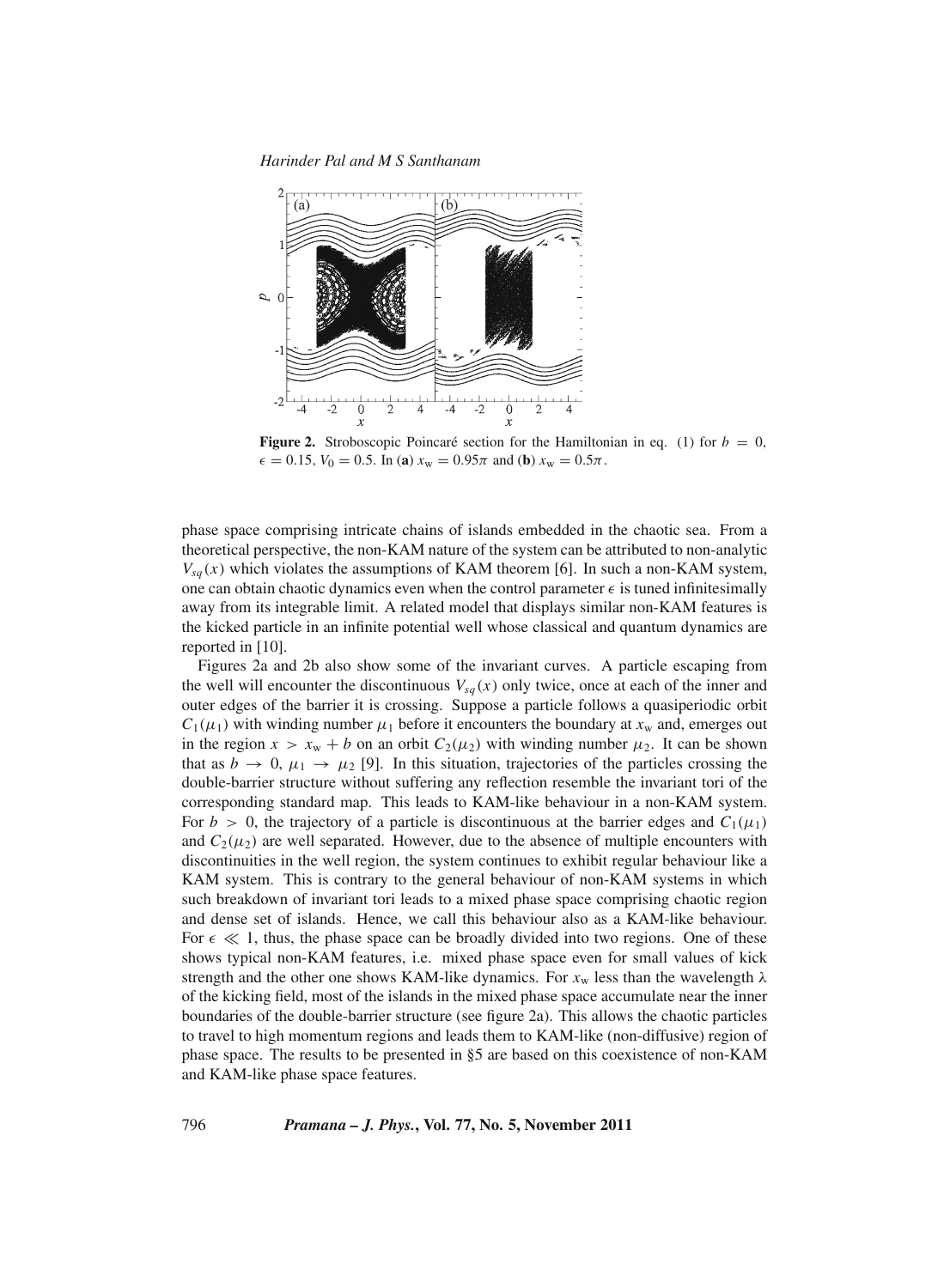*Classically induced suppression of energy growth*



**Figure 3.** Stroboscopic Poincaré section for the Hamiltonian in eq. (1) for  $b = 0$ ,  $\epsilon = 0.15, V_0 = 0.5, x_w = \pi$ .

Another interesting feature of classical phase space can be seen only for special choices of parameters, namely, the KAM-like behaviour even for particles that undergo multiple reflections, i.e., in the well region that would otherwise have chaos and islands (see figure 2a). This is observed if the condition  $x_w = \pm (l\lambda/2)$ , *l* being an integer, is satisfied. This happens through the following mechanism: As pointed out earlier, between successive reflections from the barriers, the particle follows a quasiperiodic orbit. It has also been mentioned that these reflections taking place repeatedly lead to breaking of dynamics away from these quasiperiodic orbits. However, when this condition is satisfied, the reflections make the particle hop between a pair of quasiperiodic orbits which have momenta differing only by a sign. This pair of two quasiperiodic orbits acts like an overall new quasiperiodic orbit. As a result, we see only quasiperiodic orbits as shown in figure 3.

## **4. Quantum dynamics**

The time-dependent Schroedinger equation corresponding to the scaled Hamiltonian in eq. (1) is given by

$$
i\hbar_s \frac{\partial \psi}{\partial t} = \left[ \frac{-\hbar_s^2}{2} \frac{\partial^2}{\partial x^2} + V_{sq}(x) + \epsilon \cos x \sum_n \delta(t - n) \right] \psi, \tag{4}
$$

where  $\hbar_s$  is the scaled Planck's constant. This being a periodically kicked system, we can obtain the one-period Floquet operator,

$$
\hat{U} = \exp\left(-\frac{i\epsilon}{\hbar_{\rm s}}\cos x\right)\exp\left(-\frac{i}{\hbar_{\rm s}}\left[\frac{p^2}{2m} + V_{sq}\right]\right),\tag{5}
$$

such that  $\psi(x, n) = \hat{U}^n \psi(x, 0)$ . The classical limit will correspond to taking  $\hbar_s \to 0$ .

We choose the parameters  $\hbar$ <sub>s</sub> and width of the barrier *b* such that we stay in the semiclassical regime and tunnelling is largely suppressed. To perform the quantum simulations of this system, we evolve an arbitrary wave packet  $\psi(x, n = 0)$  confined initially between the barriers, such that  $\psi(x, n) = \hat{U}^n \psi(x, n = 0)$ . In practice, we have solved the time-dependent Schroedinger equation using a split-operator method in conjunction with the fast Fourier transform to go from position to momentum representation and

*Pramana – J. Phys.***, Vol. 77, No. 5, November 2011** 797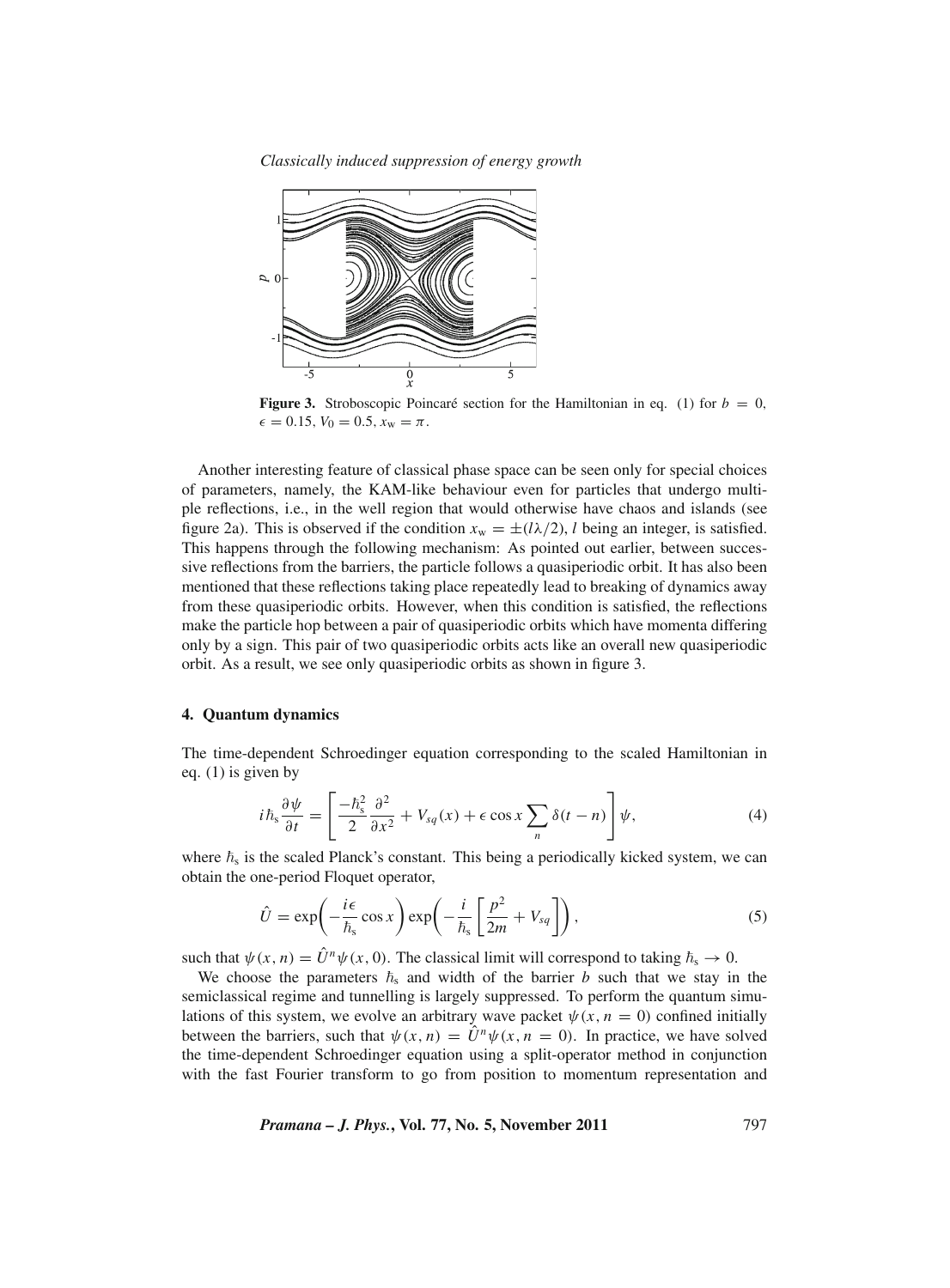### *Harinder Pal and M S Santhanam*

vice versa. In our calculations, a typical step size on time axis is *O*(10−3) and the spatial step size is  $O(10^{-4})$  such that the evolved wave packets converged to at least six decimal places. We compute the Husimi distribution [11] (not shown here) defined by  $Q(x_0, p_0, n) = |\langle \psi(x, n) | x_0, p_0 \rangle|^2$  where we have taken  $\langle x | x_0, p_0 \rangle$  as the minimum uncertainty wave packet. In the semiclassical regime, as the Husimi distribution reveals, the quantum dynamics resembles the classical dynamics.

#### **5. Saturation of energy growth**

In this section, we show that, if  $\epsilon$  < 1, the presence of both the KAM-type and non-KAM type classical dynamical structures in the phase space leads to saturation of the mean energy of the system [9]. Though the complete arrest of energy growth can occur only as  $n \to \infty$ , the time at which the energy growth effectively saturates is finite when measured in the units of *T*. In the semiclassical regime, as  $\hbar$ <sub>s</sub>  $\rightarrow$  0, this classical effect dominates the quantum behaviour as well. This 'classical localization effect' must be distinguished from the localization effect induced by quantum coherences.

To understand the classical origin of this effect, we refer to the Poincaré section shown in figure 4 which shows full chaos, to resolution of our calculation, in the well region. As the kicks begin to act, any localized distribution  $\rho(x, p; n = 0)$  of the initial conditions will be quickly dispersed by the chaotic dynamics. This also ensures that  $\langle E \rangle_s$  will be independent of the particular choice of initial conditions. As the kicks impart energy to the system, some of the particles with  $|p| > p_c$  will escape from the well region. Since the dynamics between successive kicks follows that of the kicked rotor, we discuss the escape mechanism in terms of the invariant curves of the corresponding kicked rotor ( $V_0 = 0$  in eq. (1)). In figure 4, we identify invariant curves  $C_{\pm}(\mu_b)$  and  $C_{\pm}(\mu_c)$ ,  $\mu_b$  and  $\mu_c$  being



**Figure 4.** The stroboscopic Poincaré section for  $b = 0, \epsilon = 0.15, V_0 = 0.5$  and  $x_{\rm w} = 0.5\pi$ .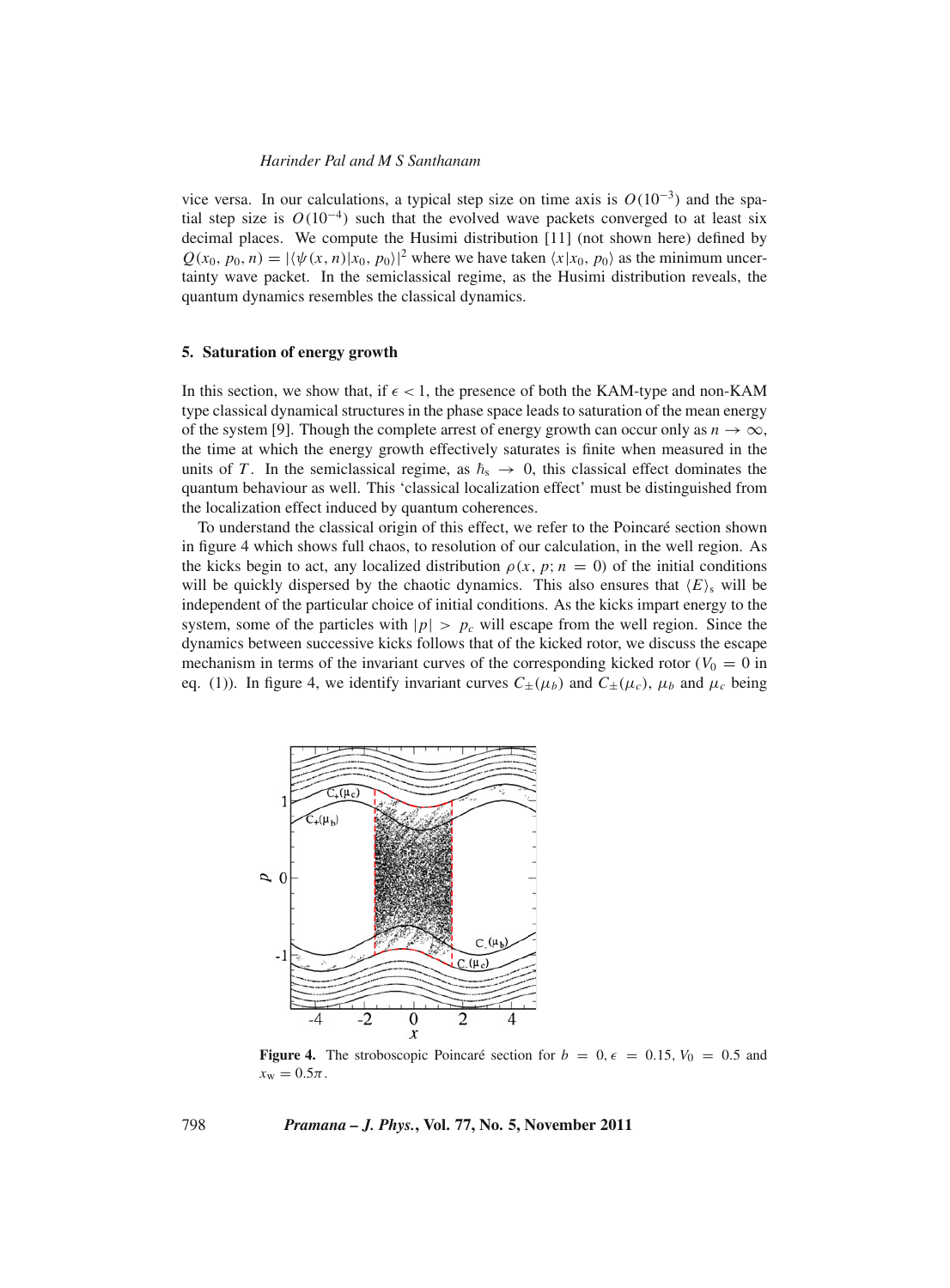#### *Classically induced suppression of energy growth*

their winding numbers. The invariant curves  $C_+(\mu_b)$  and  $C_-(\mu_b)$  are defined such that the maximum value of  $|p|$  is equal to  $p_c$ . This implies that all the invariant curves with winding number  $\mu < \mu_b$  will have  $|p| < p_c$  and hence the particles on them will necessarily get reflected at the barrier obstructing their escape from the well region. In a similar vein, the invariant curves  $C_+(\mu_c)$  and  $C_-(\mu_c)$  are defined such that the particles with  $\mu > \mu_c$  will never undergo reflection and, thus, will surely escape from the well region. This is shown as red curve in the figure. However, if a particle has winding number  $\mu_b < \mu < \mu_c$ , then particle might or might not escape.

To escape out of the well region, every phase space point in the chaotic layer must first reach any of the invariant curves  $C(\mu)$  with  $\mu_b < \mu < \mu_c$ . As  $n \to \infty$ , in the chaotic regime, all the particles absorb sufficient energy from the kicking field and will ultimately leave the well region. The escaped particles get locked on to invariant curves  $C(\mu)$  of the corresponding standard map. As  $n \to \infty$ , this leads to the momenta of particles leaving the well region settling on to a time-independent distribution on the invariant curves  $C(\mu)$ with  $\mu_b < \mu < \mu_c$ . This leads to energy growth being arrested. In figures 5b and 5c, the classical  $(f_n(p))$  and quantum  $(F_n(p) = |\tilde{\psi}(p)|^2)$  momentum distributions are plotted for  $n = 250$  and 300. The classically induced localization is seen in the nearly invariant momentum distributions for  $n > 250$ .

The mean saturated energy  $\langle E \rangle$ <sub>s</sub> will be formally  $\langle p^2/2 \rangle$  where the average is over the invariant curves with  $\mu_b < \mu < \mu_c$ . This is often not straightforward to compute. Hence, in figure 5a, we show the numerically obtained mean saturated energy  $\langle E \rangle$ <sub>s</sub> as dot-dashed line. Further, we note that it takes only finite time (order of a few hundred kicks) for the particle density inside the well to become vanishingly small though it will become zero only as  $n \to \infty$ . As a result, the mean energy nearly saturates to  $\langle E \rangle$ <sub>s</sub> in finite time (see figure 5a).

In the semiclassical regime, the quantum dynamics behaves in an analogous manner. The quantum mean energy can be calculated as

$$
\langle E \rangle_n = \frac{1}{2} \int_{-\infty}^{\infty} \tilde{\psi}(p, n) p^2 \, \tilde{\psi}(p, n) \, \mathrm{d}p. \tag{6}
$$

This is shown as dotted line in figure 5a and this too nearly saturates at finite time. Note that the discrepancy between the classical and quantum mean is a reminder that the effective Planck's constant is such that the system is not entirely in the semiclassical regime.

We remark that for energy growth saturation, complete chaos between the barriers is not essential. However, in case of mixed phase space between the barriers,  $\langle E \rangle$ <sub>s</sub> will depend upon the initial state. If some islands are present, then the fraction of the particles having initial states on one of these islands would be trapped inside forever and, thus,  $\langle E \rangle$ <sub>s</sub> will be the weighted average energy of the trapped and escaped particles. Also, due to the sticky nature of these islands, even the chaotic particles will take longer to escape from the double-barrier structure leading to increase in time required for saturation. Finally, we note that a kind of energy growth suppression is known to occur in the classical kicked rotor for certain choice of kick strengths. This sub-diffusion phenomenon happens due to the presence of sticky islands embedded in the phase space. But this does not, in general, lead to classical or quantum steady states. In contrast to this, the dynamics of Hamiltonian in eq. (1) leads to saturation of energy growth and steady states through a mechanism that does not depend upon sticky islands.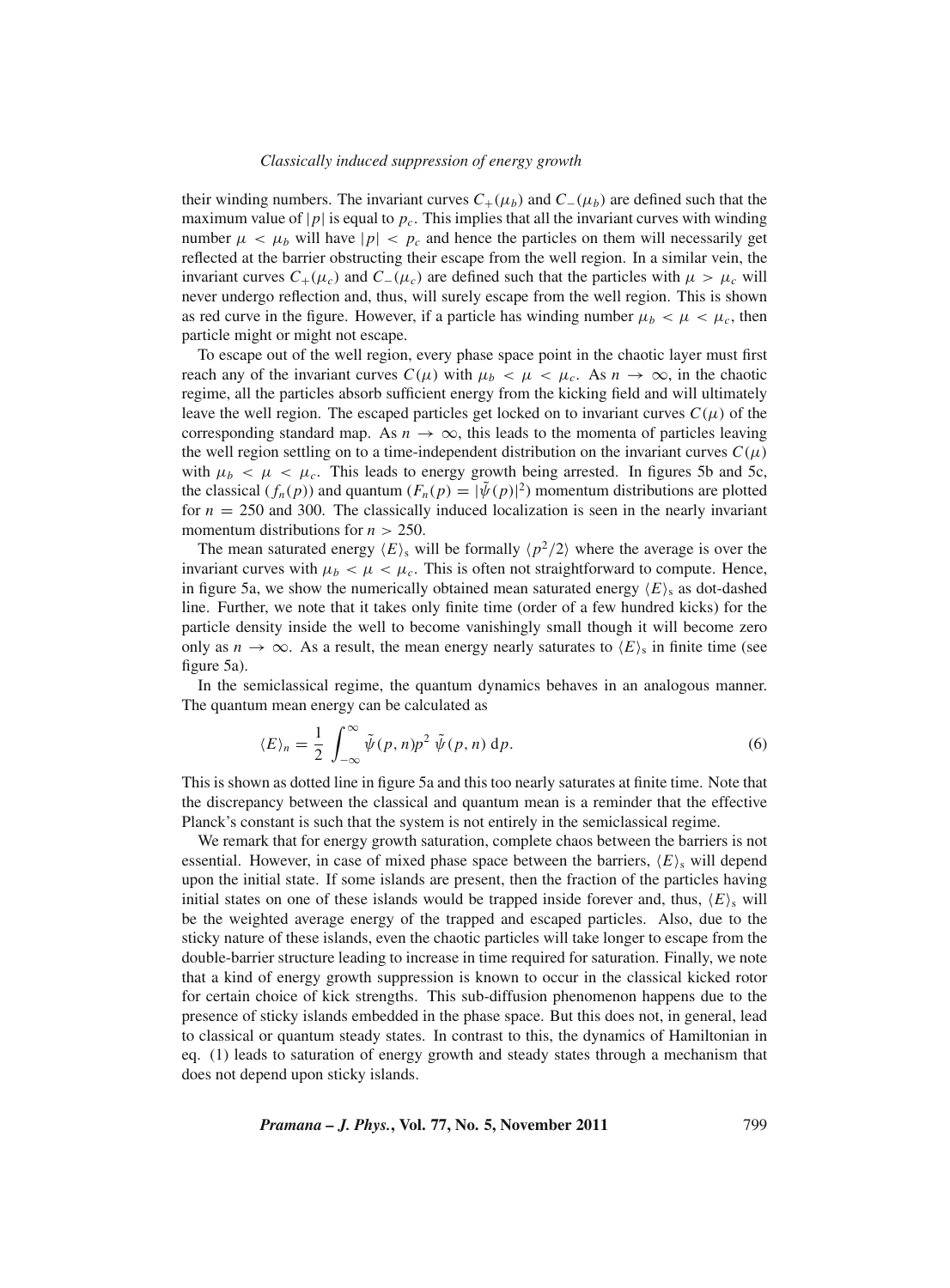*Harinder Pal and M S Santhanam*



**Figure 5.** (**a**) The classical (solid line) and quantum (dotted line) mean energies as a function of integer time *n*. In (**a**), the horizontal line in blue is the numerically estimated average  $\langle E \rangle$ <sub>s</sub> for the classical system. Note that for the classical system, the mean energy  $\langle E \rangle$  almost saturates to  $\langle E \rangle$  at  $n = 250$ . In (**b**) and (**c**), the classical and quantum momentum distributions are shown for  $n = 250$  and 300 (marked as triangles in (**a**)). The parameters used are:  $b = 0.1$ ,  $\epsilon = 0.3$ ,  $V_0 = 0.5$  and  $x_w = 0.5\pi$ . For quantum calculation,  $\hbar$ <sub>s</sub> = 0.0025.

#### 5.1 *Behaviour for large kick strengths*

In §5, we showed evidence for suppression of energy growth leading to steady states for low kick strengths,  $\epsilon$  < 1. In this section, we show that the classical dynamics of our system in eq. (1) displays nearly normal diffusion corresponding to unbounded growth of energy for large kick strengths, i.e.,  $\epsilon \gg 1$ . This behaviour is similar to the classical dynamics of the standard kicked rotor. This normal diffusion for  $\epsilon \gg 1$  can be explained as follows. Note that for  $\epsilon$  < 1 we had emphasized the role played by non-KAM and KAM-like classical structures in bringing about energy saturation. However, if the kick strength  $\epsilon \gg 1$ , then most of the invariant curves in the region of KAM-like behaviour are also destroyed and the chaos dominates throughout the phase space. In such a scenario, the energy growth is not arrested and, instead, we obtain the diffusive energy growth regime similar to the one that would be seen in kicked rotor at the same value of kick strengths. This is shown in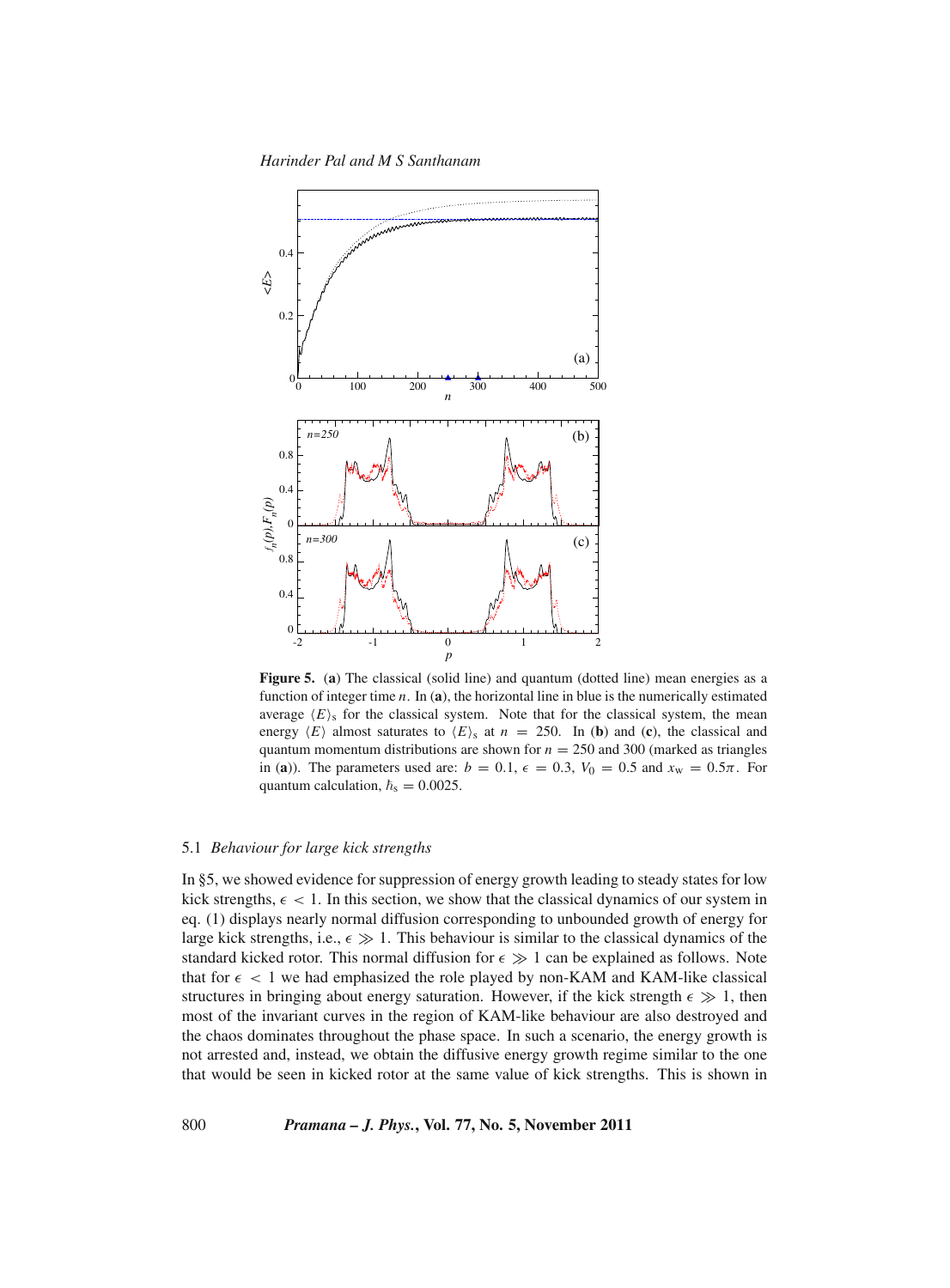*Classically induced suppression of energy growth*



**Figure 6.** Growth in mean energy (open circles, red) as a function of time *n* for kick strength  $\epsilon = 5$  obtained from simulations. The other parameters are the same as in figure 5a. The black solid line corresponds to the analytical result  $\langle E \rangle = (\epsilon^2/4)n$  for the kicked rotor.

figure 6 with  $\epsilon = 5$ . For the classical kicked rotor, energy growth is  $\langle E \rangle = (\epsilon^2/4)n$  [8]. This estimate is also consistent with the energy growth in the system in eq. (1) for  $\epsilon \gg 1$ . Hence, for large kick strengths, our model in eq. (1) behaves like a kicked rotor at the same kick strengths. Then, the role of finite barriers becomes insignificant and classical suppression of diffusion is not observed.

#### **6. Summary and conclusions**

As pointed out earlier, several experiments in recent times have attempted to explore a scenario for the arrest of energy growth or 'localization' that is induced by classical structures. These experiments have largely focussed on Bose–Einstein condensates along with their interparticle interactions. We have chosen to study if a similar scenario can be realized in a classically chaotic system with non-interacting particles which turns out to be a non-KAM system as well. This can be thought of as one possible generalization of the kicked rotor that includes a stationary potential. In addition, as we pointed out before, this can also be experimentally realized in a laboratory. One surprising feature of the system is that even though it is non-KAM, it exhibits KAM-like dynamics in most part of its phase space. We exploit the existence of a diffusive phase space region immersed in a non-diffusive one due to interplay between non-KAM and KAM-like dynamics to obtain one possible scenario for the saturation of energy growth in a chaotic system with non-interacting particles. In the semiclassical regime, this mechanism carries over to the quantum domain as well. Thus, in the quantum domain, we obtain 'localization' that can be explained on the basis of classical dynamical structures in phase space. In this sense, this is similar in spirit to the scarring effect, an enhanced quantum probability density in the vicinity of classical periodic orbits, widely studied in time-independent chaotic systems such as the coupled quartic oscillator and atoms in strong magnetic fields [12]. Finally, we remark that in the last few years, there is considerable interest in the field of chaotic ratchets [13]. By appropriately breaking